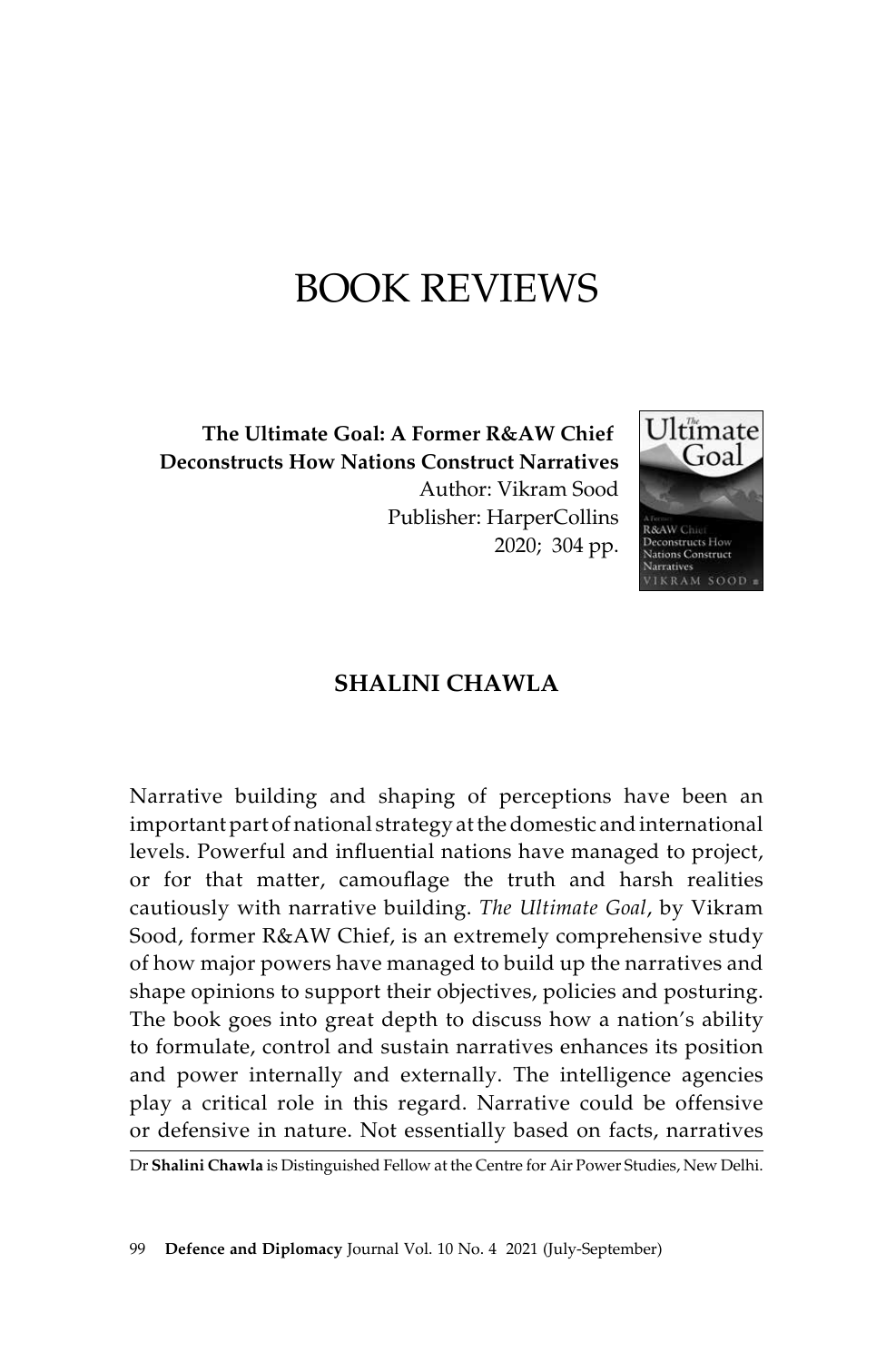assist a country to create perceptions bringing political, social, economic and strategic gains to a country.

Vikram Sood's book discusses a critical yet unaddressed area in the aspect of power dominance. The author takes us into an unknown world of narratives with fascinating facts and convincing secret stories to make us understand how major powers have used this vital tool of statecraft to create and sustain perceptions in their favour.

The first chapter of the book dwells on understanding—What is a narrative?

According to the author, narratives are not always based on truth:

"Narratives are not the truth, rather they nudge you to understand the truth in a particular way. They are never neutral or innocent, they are always strategic."

Narratives are to convince people to look at the facts in a manner which is favourable to a nation, and it does require a "receptive audience", as the author puts it. According to the author, "Narratives create perceptions that often become permanently etched or embedded in the subconscious. Positive imagery that makes life more comfortable both for those setting the agenda and the target audience is the ideal goal." Major nations have tried to manage the facts to use for narrative building to justify their actions and reactions, as the author puts it, "Narratives are for self-justification … they are designed by the narrator not only to tell his version his way, but also to tell you your version his way."

The exhaustive work by the author offers some very important points to its readers.

The book, as described by the author, is an "explanation of the storylines that are created by states to rule or dominate others and exercise control". The intelligence agencies in the West have created and sustained narratives supporting their actions for more than two centuries now. Afghanistan is witnessing the fallouts of the strategically created and modified narratives by the West. Post 9/11 the US launched its war on terror in Afghanistan and united the West under the NATO umbrella to fight the deadly phenomenon terrorism—which had hit the West for the first time on a massive scale. India has been dealing with the challenges of terrorism and New Delhi's concerns lacked much needed international attention for decades. Although, it cannot be denied that India needed a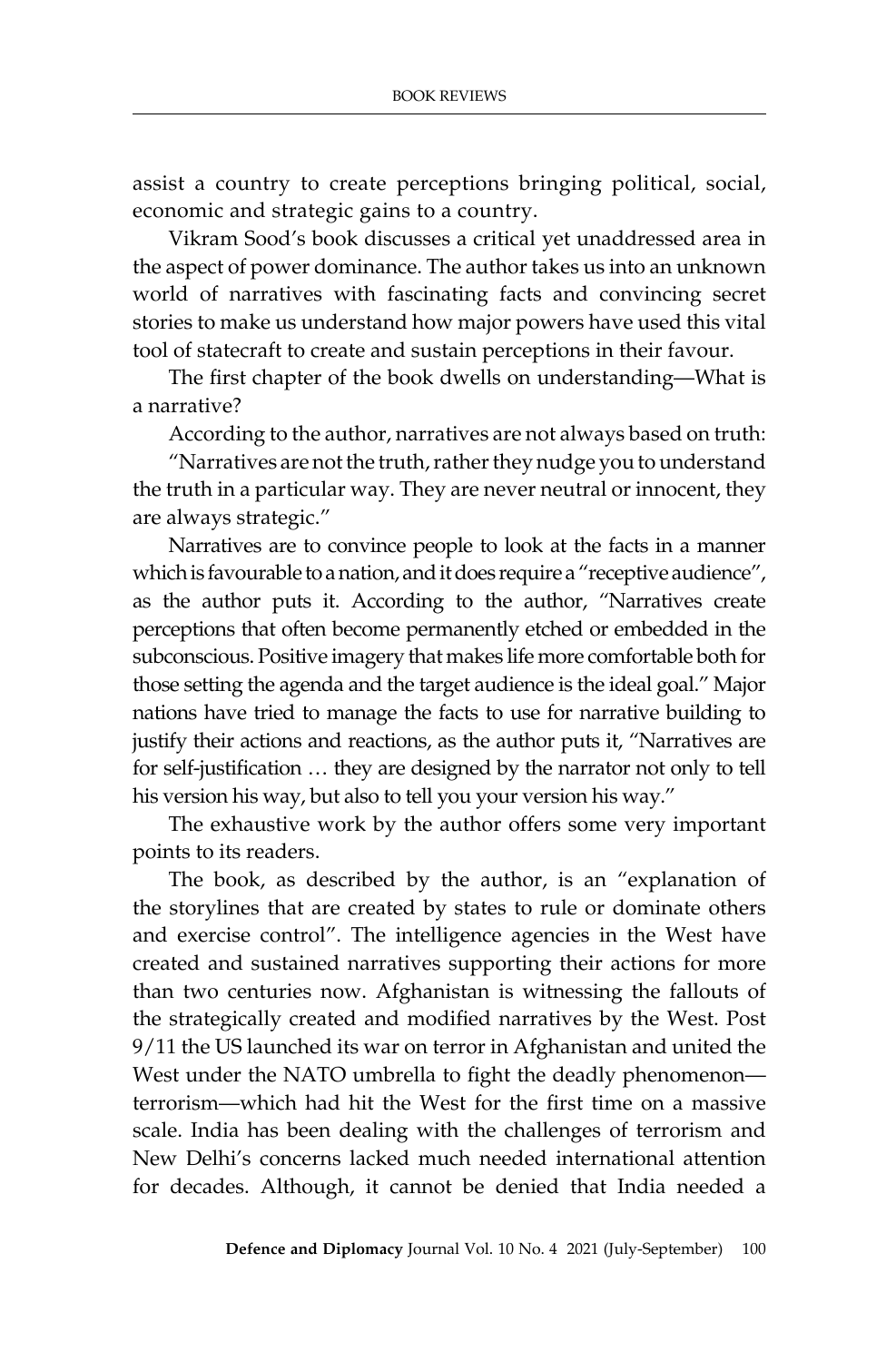much stronger narrative to persuade an international action against Pakistan for sponsoring terrorism on Indian territory.

Post 9/11 the US built the narrative that military actions with the allied forces would defeat the ideological war launched by the jihadi militant groups. In 2003 the US media started to carry sensational stories about the Iraqi Nuclear weapon programme. This was followed by the US war and destruction in Iraq and simultaneously the resurgence of the Taliban in Afghanistan. Pakistan's President General Musharraf leveraged the US distraction in Iraq and facilitated the Taliban comeback in 2003-2004. The book analyses the US vested interests in Iraq in a comprehensive manner.

During the twenty years of the US war in Afghanistan, the perception till 2012 was regarding the indispensability of the war. The US surge took place in 2009 with a much-expanded military strength and enormous funds flowing into Afghanistan. President Obama announced the US withdrawal plans from Afghanistan after the killing of Osama bin Laden by the US Navy SEALS in Abbottabad. The narrative was maintained that the US was determined to bring stability in Afghanistan, have a democratic government in Kabul and the Afghans need to enjoy much awaited freedom and political rights. With the efforts of the international community and the support of the Afghans there was significant development in Afghanistan in terms of civic rights and liberties and social-economic development. From the gloomy repressive days of the Taliban regime in the late 1990s what the Afghans now saw was a fresh breeze of freedom and liberty. Women's freedom and rights were the major achievements for Afghanistan, and it was commendable that the Afghan parliament managed to have approximately 25 per cent of women parliamentarians.

While the narrative of the long-dragged war in Afghanistan was building up at the domestic level within the US, perception regarding the need for the US to exit Afghanistan was being driven. What changed the American position on Afghanistan was former President Trump's restlessness and the pressure he felt at the domestic level to exit the Afghan war. President Biden made a rather quick decision to announce the complete withdrawal of the US and NATO forces from Afghanistan by the end of August 2021.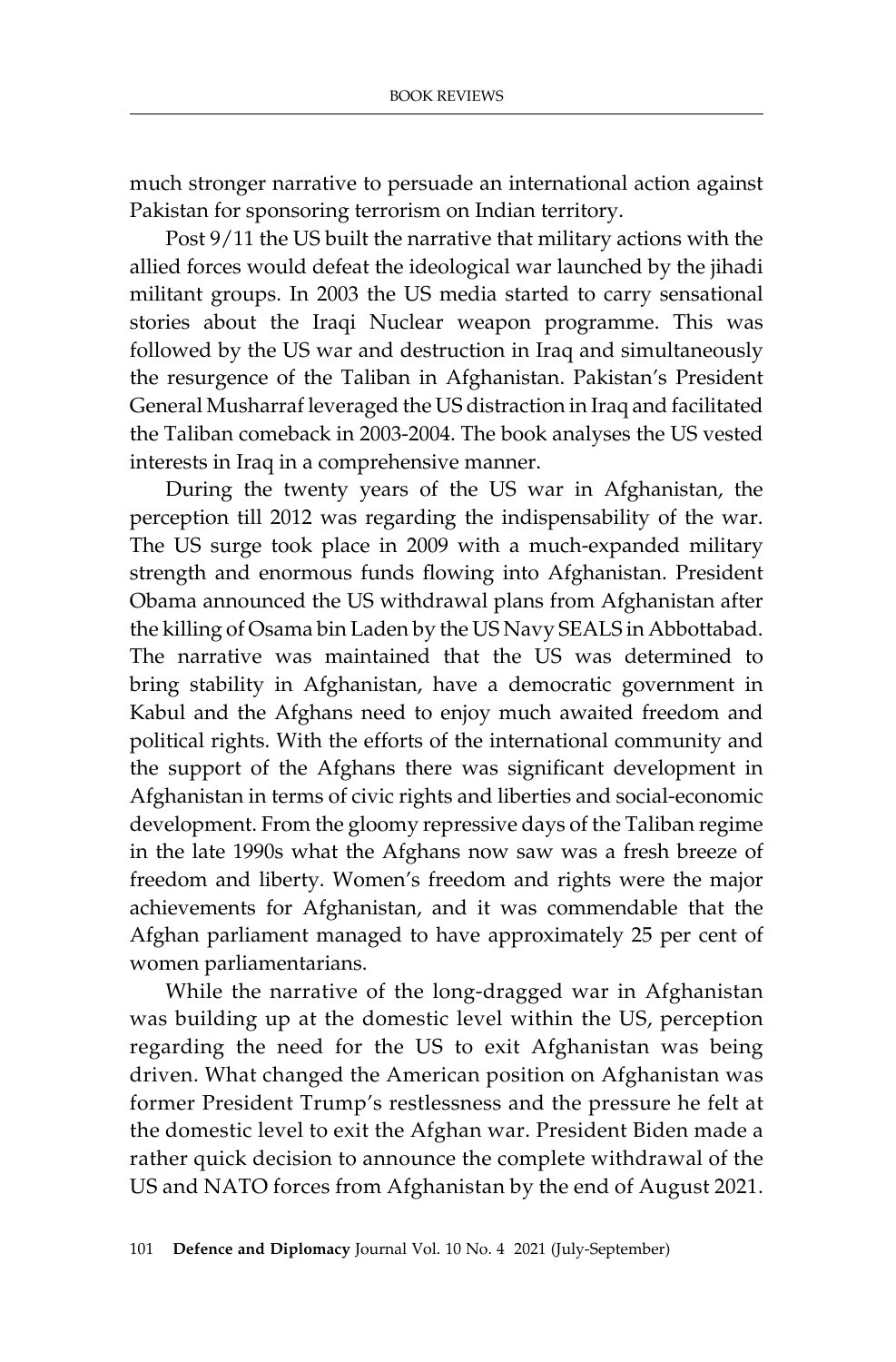The narrative highlighted by President Biden is that the war is unsustainable for the US, and he cannot allow the next generation of Americans to fight a war which is not theirs. It is interesting to note that the US narrative of an Afghan-owned, Afghan-led peace process was highlighted but never executed as the US negotiated with the Taliban excluding the elected Afghan regime, and signed the agreement with the Taliban on February 29, 2020. The narrative of the US commitment to Afghan democracy and stability has faded and what we see is the aggravating security and humanitarian crisis in Afghanistan with the US pull-out. The Taliban in Afghanistan used the narrative of their victory to demoralise the Afghan security forces and gain control in Afghanistan. The author has very aptly described the narratives of the US:

"The might of the US lies in the fact that it is the only country in the world today that can make its domestic laws applicable globally, ignore international laws when it suits it, bomb and invade other countries and walk out when bored."

The chapter on Russia discusses the Russian struggles to counter the US narratives. The book talks about China's aggressive attempts to formulate a narrative about its rise. Beijing's narrative about the Belt and Road Initiative (BRI) has been extensively used to convince strategically important nations (for China) that the BRI has all the essential ingredients of national prosperity.

As far as India is concerned, there has been a strong need for New Delhi to manage perceptions and build a narrative to its strategic advantage. To some extent, India has managed to successfully build a fact-based narrative, and this was apparent in the global response which was not against India after India's military retaliation—Uri and Balakot Strikes—against Pakistan's sponsored terrorism. I cannot agree more with the author's assessment that India needs to tell its story—Who we are and What we are, in our own words. He very rightly says, "We cannot let the West define us. India needs to honour its past and heritage." Very importantly, the book asserts that India's image needs to be strengthened at the global level and we need to put our house in order for strong narrative build-up.